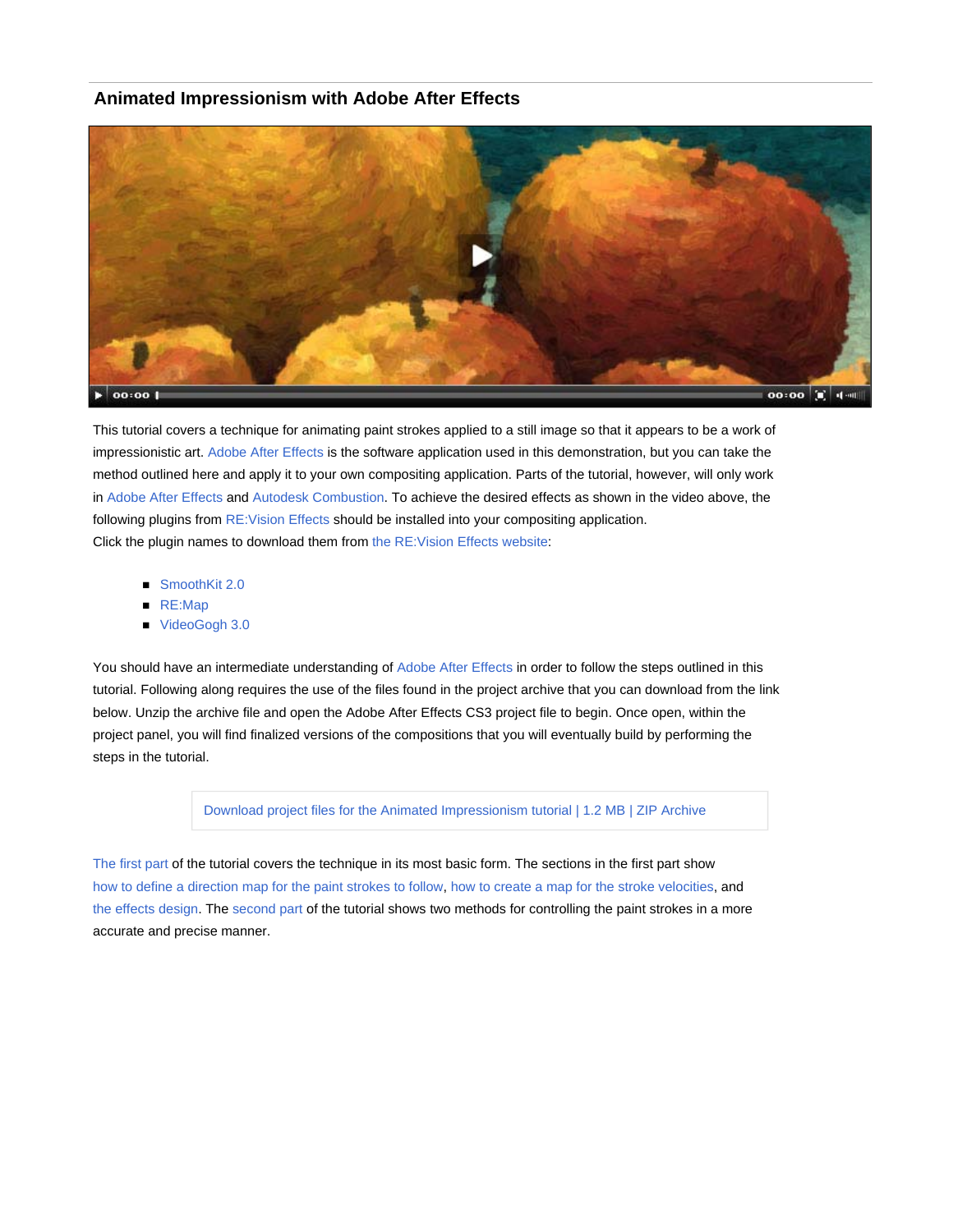### **PART 1 | Basic Setup**

This part will guide you through the method for preparing all the compositions that will be processed by the Video Gogh plugin. At the end of this part, you should have four compositions, with the final one showing the effect as applied to the image of the apples.

### **Section 1.1 | Direct The Strokes**

The objective in this section is to create a composition that will act as a map for the direction of strokes at each pixel. Defining specific areas of the image with spline masks allows you to control where the strokes will move and in what direction they will move. This is done by utilizing **SmoothKit (SK) Directional With Splines** operator.

#### **1.1.1**

Set the project color space to 16 bits-perchannel (bpc). You can do this by holding down the ALT key, and then click the color space readout at the bottom of the project panel. Each time you click the readout while holding the ALT key, the color space will change from 8bpc to 16bpc to 32bpc.

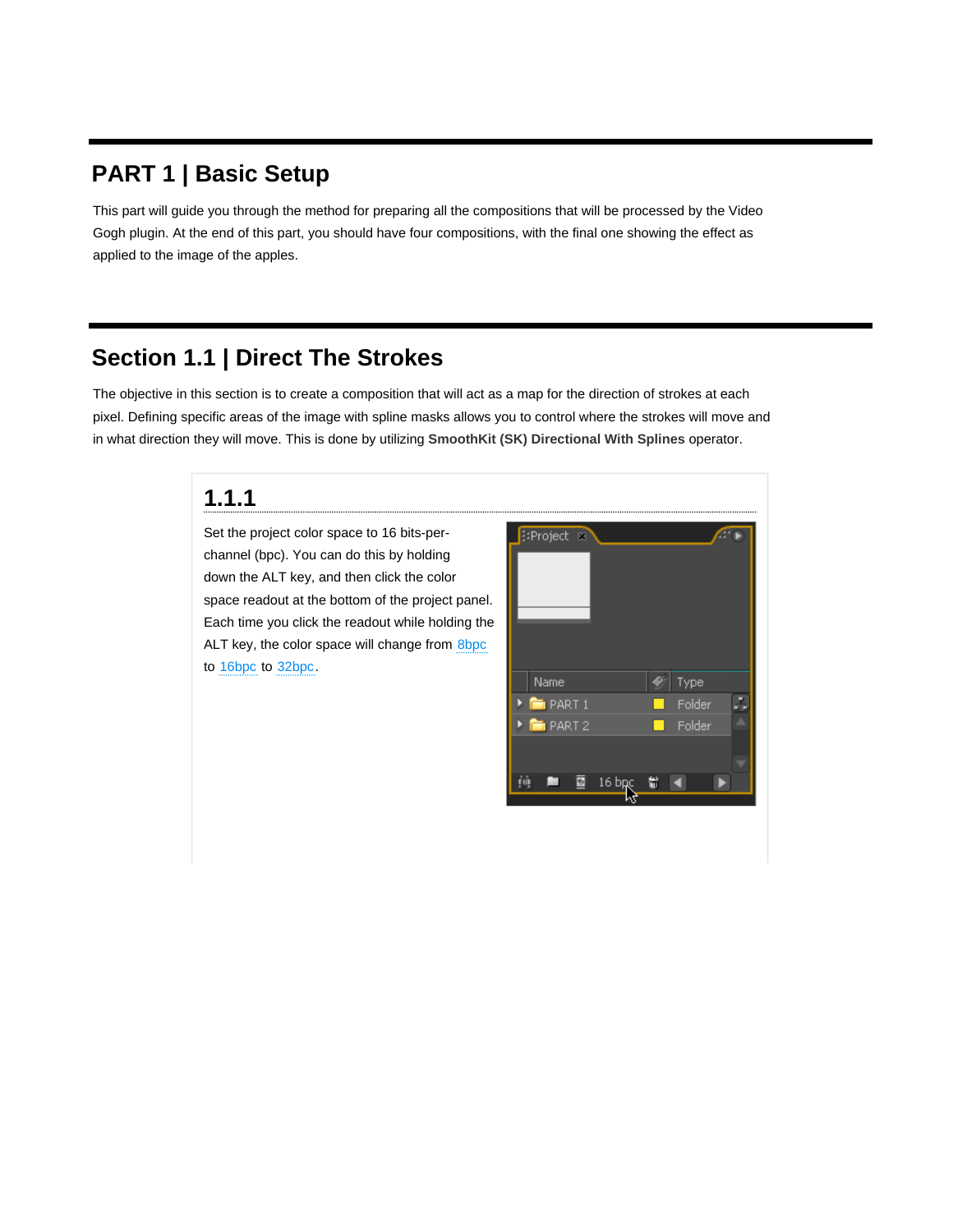Create a new composition by dragging *apples\_1280x720.tga*

to the new composition button in the Project panel. Rename the generated composition to COLOR SOURCE . Ensure the duration of the COLOR SOURCE composition is at least 00:05:00 seconds long.



## **1.1.3**

Drag the COLOR SOURCE composition asset in the project window to the new composition button at the bottom of the Project panel. Rename this composition to STROKE DIRECTION MAP .

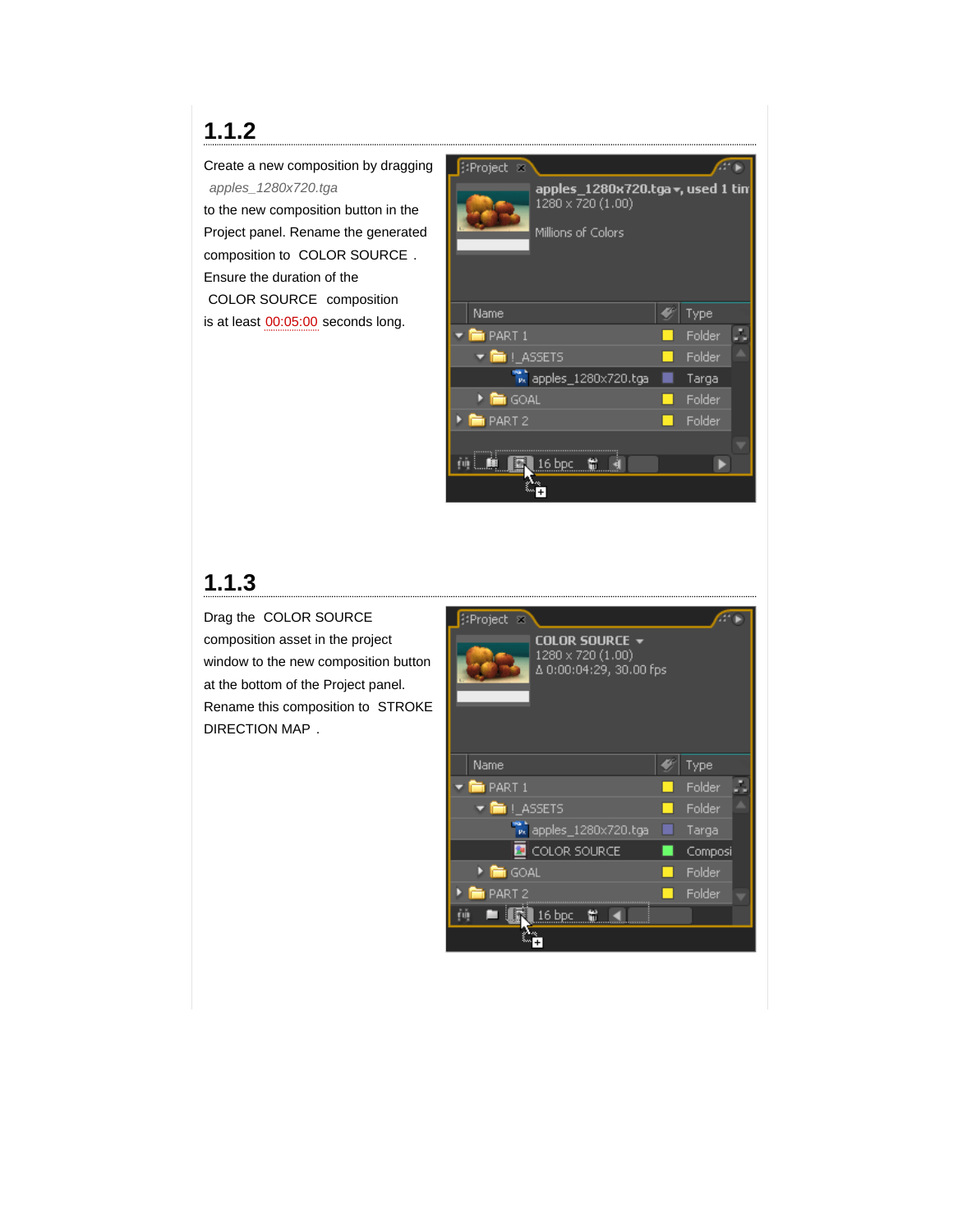In the STROKE DIRECTION MAP , ensure the *COLOR SOURCE* layer is selected. On this layer, draw closed masks around each apple's highlights. As well, create masks around the perimeter of the two largest apples as shown. Each time you add a new mask, set that mask's operation to None from the dropdown menu next to the Mask name.

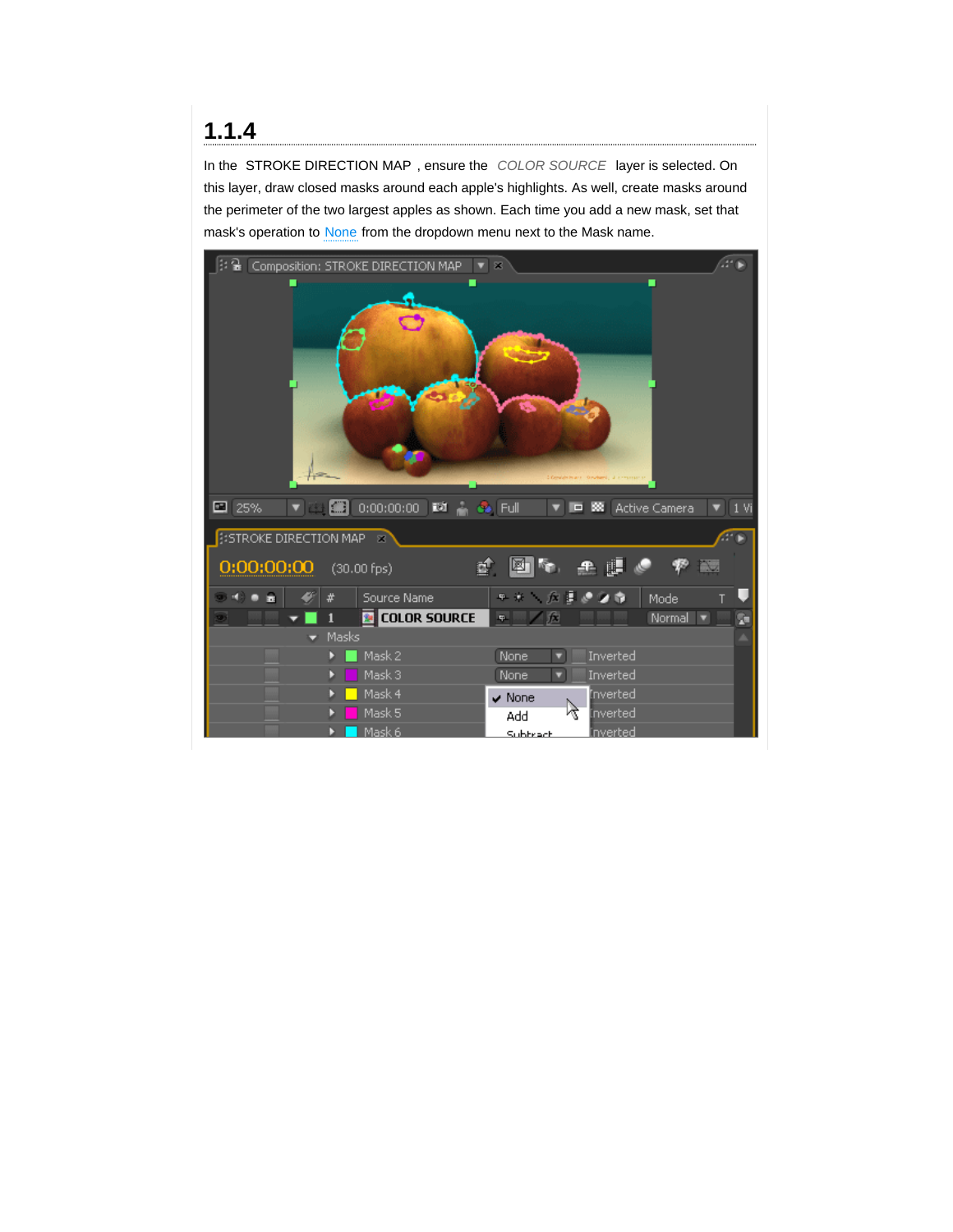Add the **SK Directional With Splines** operator to the *COLOR SOURCE* layer. Set View Mode to Len Mod + Dir Map. You should see the image of the apples change from the image to a gradation of colors from a blue to pink hues. Set Length to 1.00. Finally, set Len Mod Mode to Scale Len - Spline Settting. Leave all other settings as default. The image shows the correct parameter settings for the **SK Directional With Splines** operator.

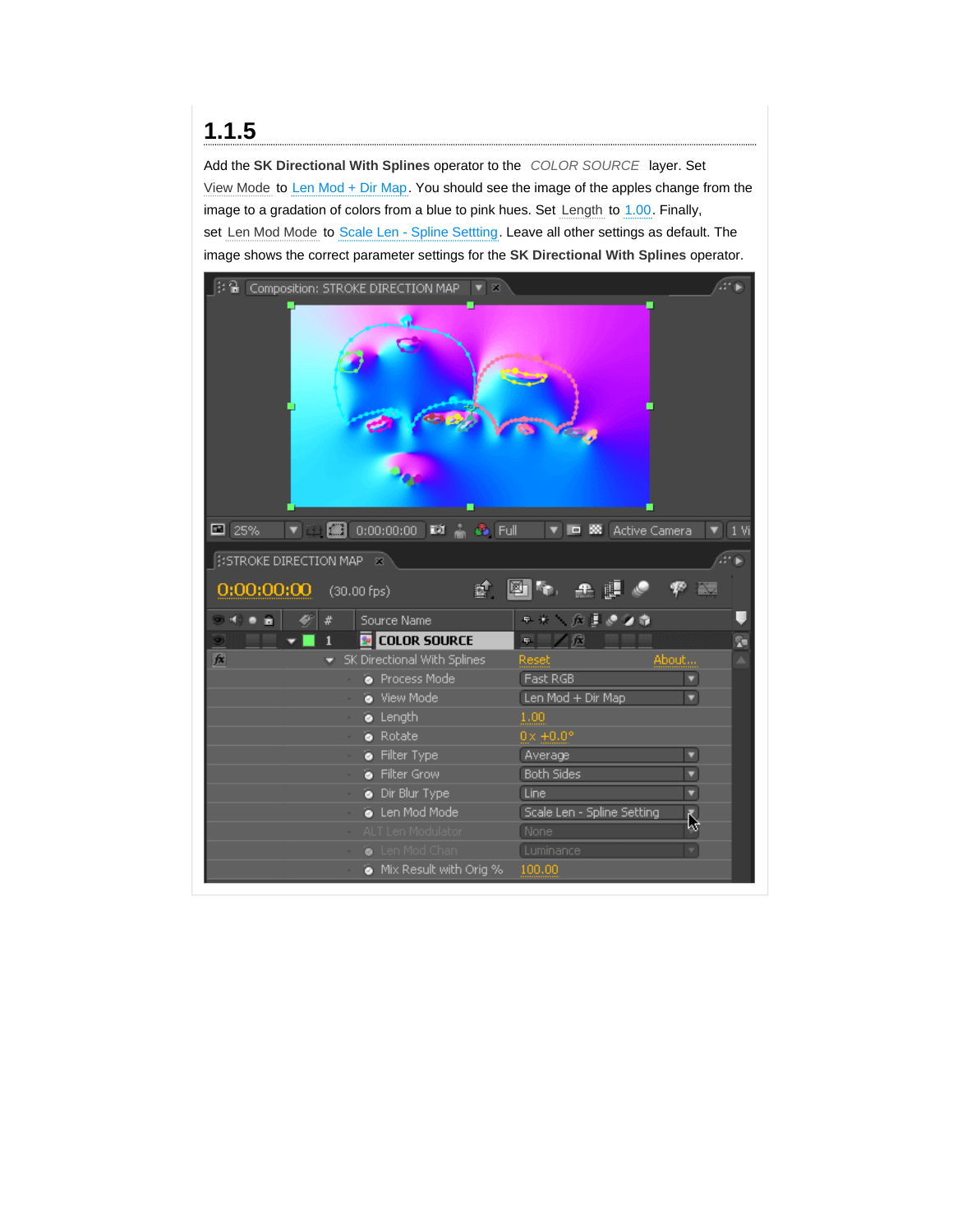## **Section 1.2 | Defining Stroke Speeds**

The next steps show how to create a composition that will behave as a motion vector map used in the final effect. Essentially, you will convert the STROKE DIRECTION MAP composition into a new composition that acts as a motion map which is fed into the **Video Gogh Pro** operator used in the final composition.

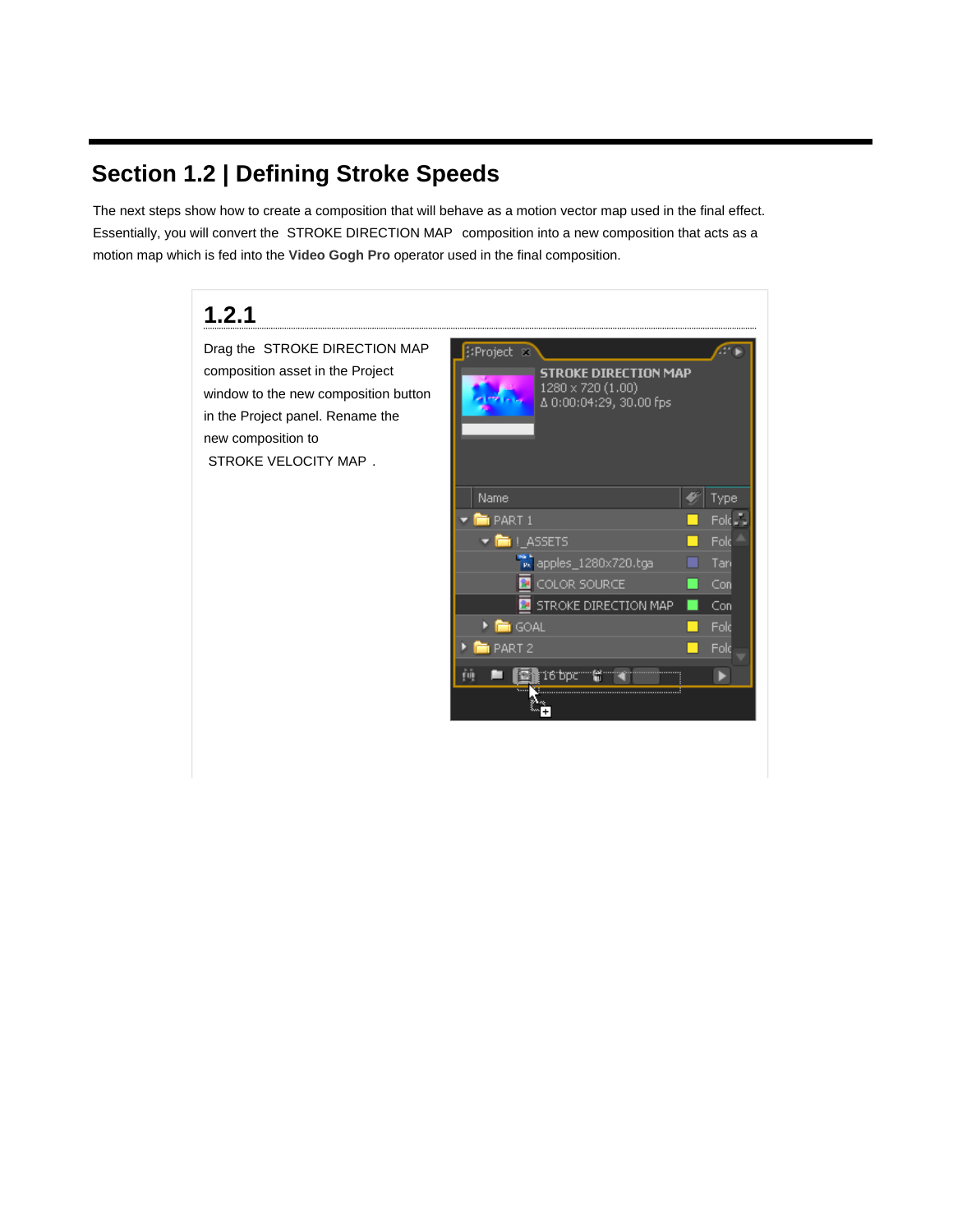### **1.2.2**

In the STROKE VELOCITY MAP composition, apply the **RE:Map Displace** operator to the *STROKE DIRECTION MAP* layer. Set Process Mode to Show Vectors. Set Warp Amount to 1.00. Set Displacement Source to STROKE DIRECTION MAP and Modulation Source to STROKE DIRECTION MAP. Open the Modulation Controls set of parameters and set Modulation Channel to Blue. When you finish this step, you should see a similar image as found in the STROKE DIRECTION MAP composition, but the colors blend from green to red instead of blue to pink.

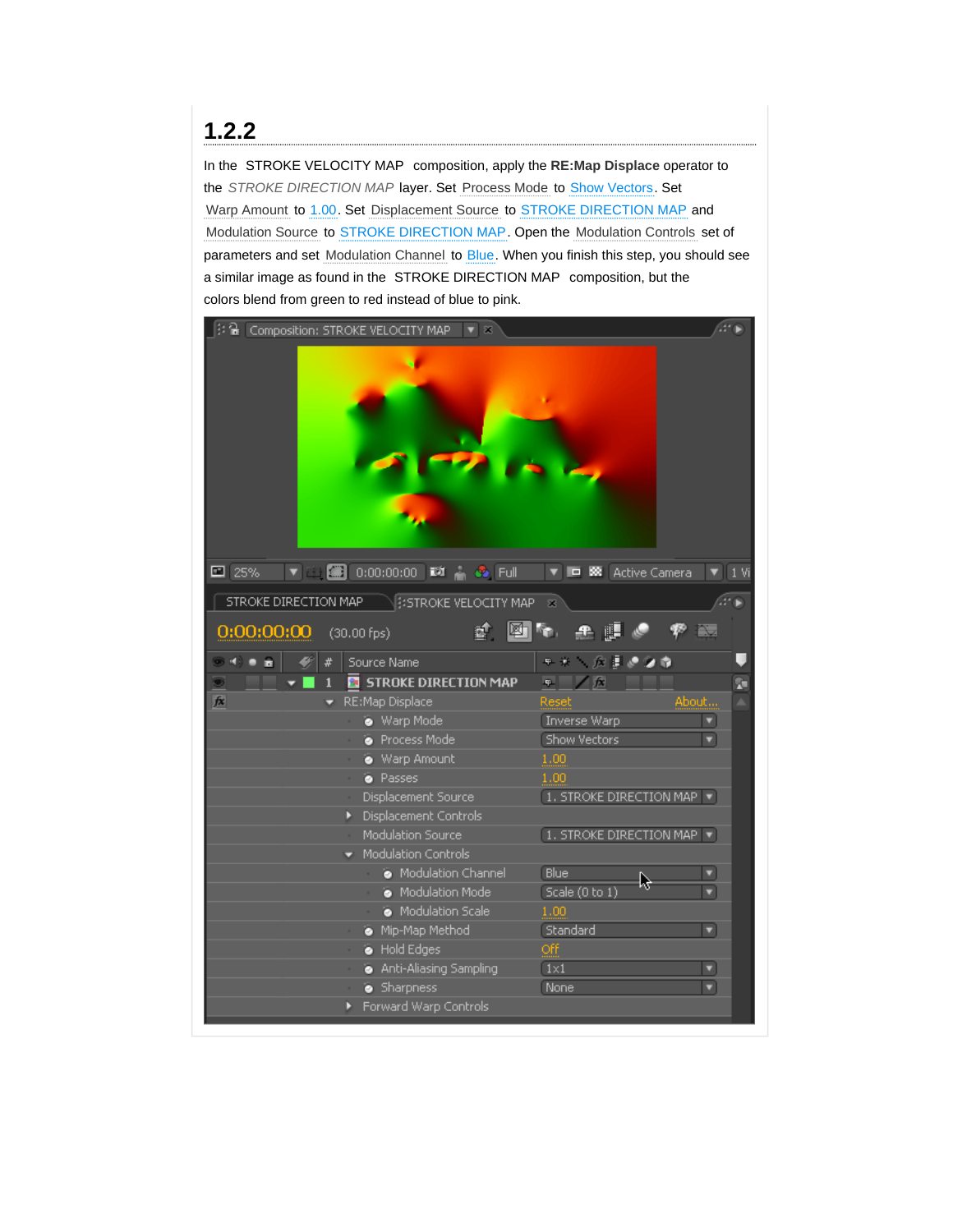## **SECTION 1.3 | Bring In Video Gogh**

The next steps show the composition setup for the final rendered effect, and for setting the parameters for the **Video Gogh Pro** operator. The steps require the use of the

STROKE DIRECTION MAP and the STROKE VELOCITY MAP compositions created in the previous sections. When you finish this section, you should have a composition that looks similar to the video on the right.



#### **1.3.1**

In the project window, select the COLOR SOURCE , STROKE DIRECTION MAP , and the STROKE VELOCITY MAP compositions. Drag all three assets to the new composition button at the bottom of the Project panel. The New Composition from Selection dialog box will appear. Ensure that Single Composition is selected in the Create area of the dialog box. Also, all checkboxes should remain empty. Click OK to continue. Rename the new composition to PAINTING .

| <b>EProject</b> &           |                   |
|-----------------------------|-------------------|
| Name                        | Type              |
| $\blacksquare$ PART 1       | Fold <sub>e</sub> |
| ▼ IL ASSETS                 | Fold              |
| wapples_1280x720.tga        | Tari              |
| COLOR SOURCE                | Con               |
| <b>STROKE DIRECTION MAP</b> | Con               |
| STROKE VELOCITY MAP         | Con               |
| ▶ Em GOAL                   | Fold              |
| <b>FI</b> PART 2            | Fold              |
| 16 bpc<br>۳<br>ŗŵ           |                   |
|                             |                   |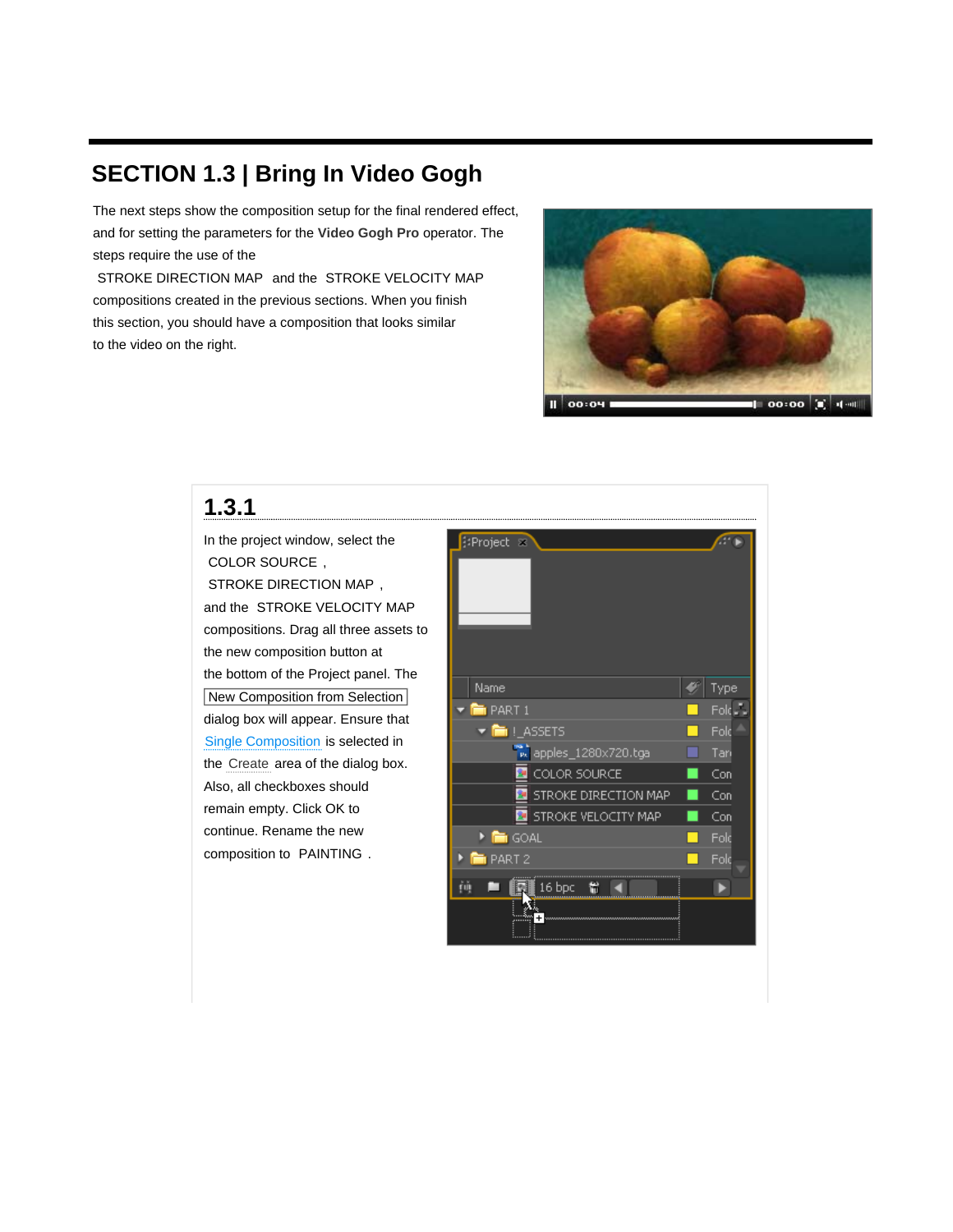## **1.3.2**

In the PAINTING composition, ensure the top layer is the COLOR SOURCE composition asset. Apply the **Video Gogh Pro** operator to the *COLOR SOURCE* layer. Set the Max Brush Size to 0.08. Set Alt Direction Src to STROKE DIRECTION MAP, and Direction Method to Use as Direction Map. Set Alt Motion Src to STROKE VELOCITY MAP. Set Alt Motion Mode to Vectors, Next. You should now see the Vectors: Max Displace parameter become active. Set this paramerter to a value of 4.00.

|                                                                                         |  |  | 3 <del>a</del> Composition: PAINTING ▼ ※                                                         |                          |                                           |      |  |  |
|-----------------------------------------------------------------------------------------|--|--|--------------------------------------------------------------------------------------------------|--------------------------|-------------------------------------------|------|--|--|
| $\Box$ 50%                                                                              |  |  | $\blacktriangledown$ $\cong$ $\blacksquare$ 0:00:00:00 $\blacksquare$ $\clubsuit$ $\blacksquare$ |                          | <b>V ID 58</b> Active Camera              | 1 Vi |  |  |
| → 12 Bi Effect Controls: COLOR SOURCE ▼ ※<br><b>PAINTING</b><br>PAINTING * COLOR SOURCE |  |  |                                                                                                  |                          |                                           |      |  |  |
|                                                                                         |  |  | $\sqrt{k}$ Video Gogh Pro 3.х                                                                    | Reset                    | About                                     |      |  |  |
|                                                                                         |  |  | Animation Presets: None                                                                          |                          | $\blacktriangledown$ 41                   |      |  |  |
|                                                                                         |  |  | · Style                                                                                          | Oily                     | ▼                                         |      |  |  |
|                                                                                         |  |  | Max Brush Size                                                                                   | 0.08                     |                                           |      |  |  |
|                                                                                         |  |  | · Opacity                                                                                        | 1.00                     |                                           |      |  |  |
|                                                                                         |  |  | Extra Distance Between Brushes                                                                   | 0.00                     |                                           |      |  |  |
|                                                                                         |  |  | Rate of color update                                                                             |                          | Slow, for a dissolve-like effect<br>۰     |      |  |  |
|                                                                                         |  |  | Rate of angle update                                                                             | Slow                     |                                           |      |  |  |
|                                                                                         |  |  | Render Current Over Last                                                                         |                          | For multiple exposure                     |      |  |  |
|                                                                                         |  |  | Regenerate brushes                                                                               |                          | Clear Video Gogh brushes and images cache |      |  |  |
|                                                                                         |  |  | Birth Grow Rate (in Frames)                                                                      | 5.00                     |                                           |      |  |  |
|                                                                                         |  |  | ▶ · Death Die Rate (in Frames)                                                                   | 5.00                     |                                           |      |  |  |
|                                                                                         |  |  | Kill Immediate If Zero Alpha                                                                     |                          |                                           |      |  |  |
|                                                                                         |  |  | Alt Direction Src                                                                                |                          | 3. STROKE DIRECTION MAP<br>۰              |      |  |  |
|                                                                                         |  |  | • Direction Method                                                                               | Use as Direction Map     | ▼                                         |      |  |  |
|                                                                                         |  |  | <b>•</b> Flip Direction                                                                          | 90 deg rot               |                                           |      |  |  |
|                                                                                         |  |  | Alt Motion Src                                                                                   |                          | 2. STROKE VELOCITY MAP<br>۰               |      |  |  |
|                                                                                         |  |  | Alt Motion Mode                                                                                  | Vectors, Next            |                                           |      |  |  |
|                                                                                         |  |  | Vectors: Max Displace                                                                            | 4.00                     |                                           |      |  |  |
|                                                                                         |  |  | Vec Scale X                                                                                      | 36                       |                                           |      |  |  |
|                                                                                         |  |  | Vec Scale Y                                                                                      | 1.00                     |                                           |      |  |  |
|                                                                                         |  |  | $\bullet$ Clip to edges                                                                          | $\overline{\mathcal{L}}$ |                                           |      |  |  |
|                                                                                         |  |  | • Paint over %Source                                                                             | 0.00                     |                                           |      |  |  |
|                                                                                         |  |  | Non-additive Blend                                                                               |                          |                                           |      |  |  |
|                                                                                         |  |  | Custom Brushes                                                                                   |                          |                                           |      |  |  |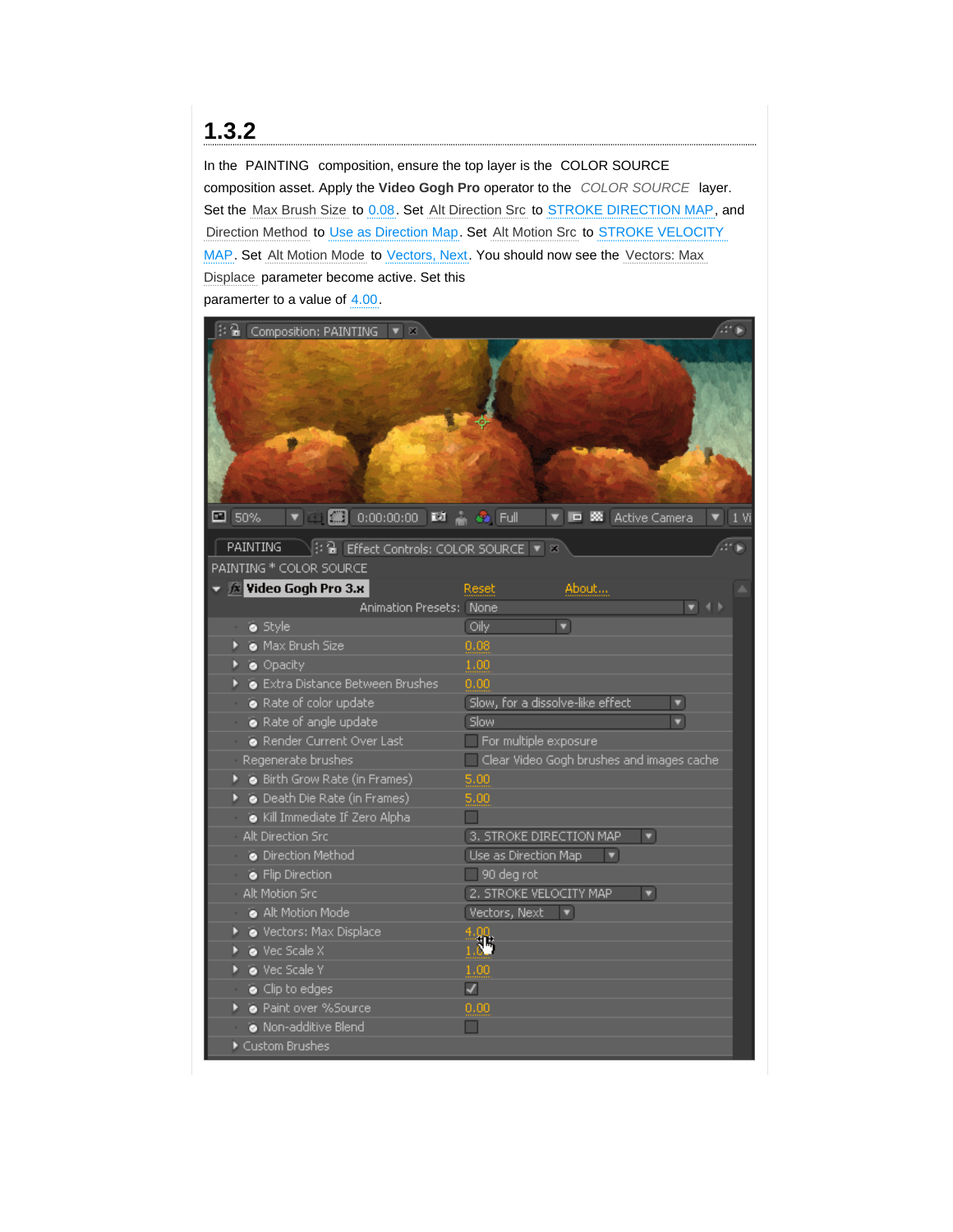#### **1.3.3**

Preview the animation. Because of the computationally intensive work performed by the **Video Gogh Pro** operator, it is generally a good idea to lower the preview Resolution to Quarter, and set the Zoom Level of the composition viewport to 25%. By this point, you should see the strokes animate around and within the spline masks that you created on the *COLOR SOURCE* layer in the STROKE DIRECTION MAP composition. The spline shapes behave like a vortex for the strokes. The next part of the tutorial shows a few methods for controlling the paint strokes in a more precise manner.

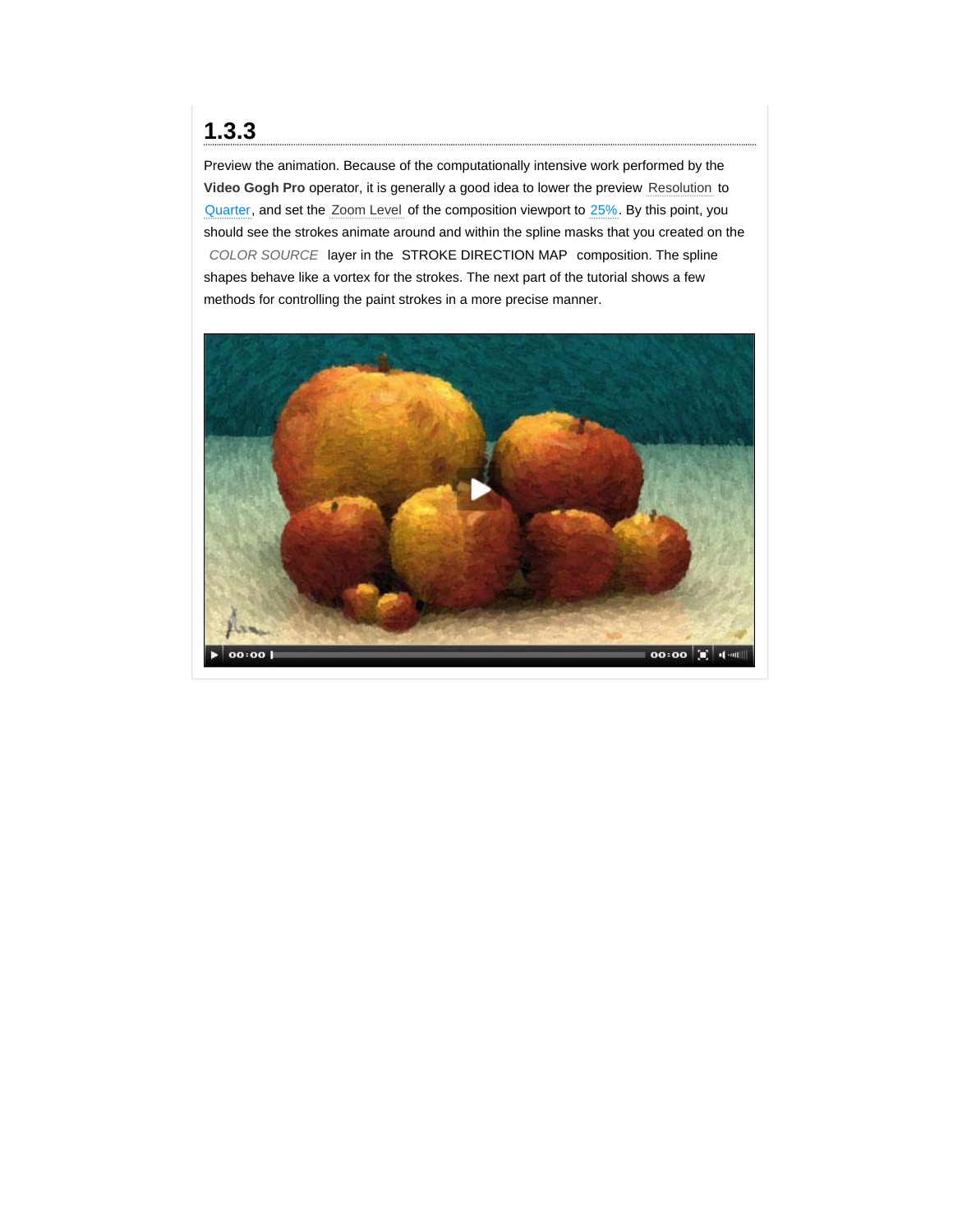## **PART 2 | Controlling The Paint**

The following sections show two methods for controlling the speed of the paint strokes in the PAINTING composition. The first calls for adjusting the masks that were created in the STROKE DIRECTION MAP composition. The second uses a matte image to designate which strokes should remain static.

## **SECTION 2.1 | Speed Via Opacity**

By altering the opacity of an individual mask in the STROKE DIRECTION MAP , you can effectively control the speed of the strokes in the PAINTING composition. After completing the steps below, your final composition video should look similar to what is seen on the right.

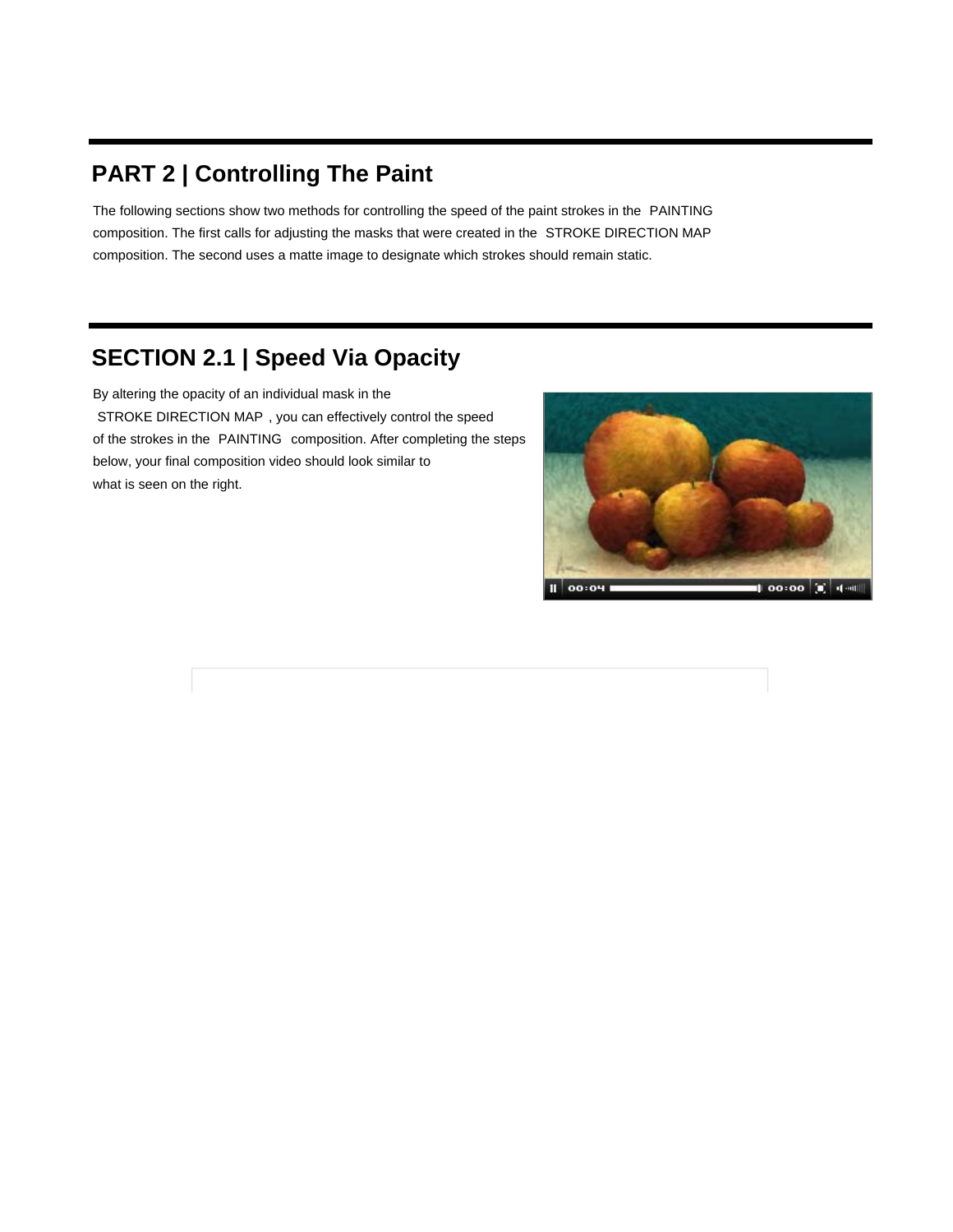Open the STROKE DIRECTION MAP composition timeline, and in its composition viewport, select the mask around the largest apple that is attached to the

*COLOR SOURCE* layer. Set its Mask Opacity parameter to 0%. After doing this, you should see the pink and blue hues change to red and green hues. Notice this same area of pixels in the STROKE VELOCITY MAP composition is now a flat mustard-yellow color. This color in the velocity map means that paint strokes in that area will move slower than in other parts of the image.

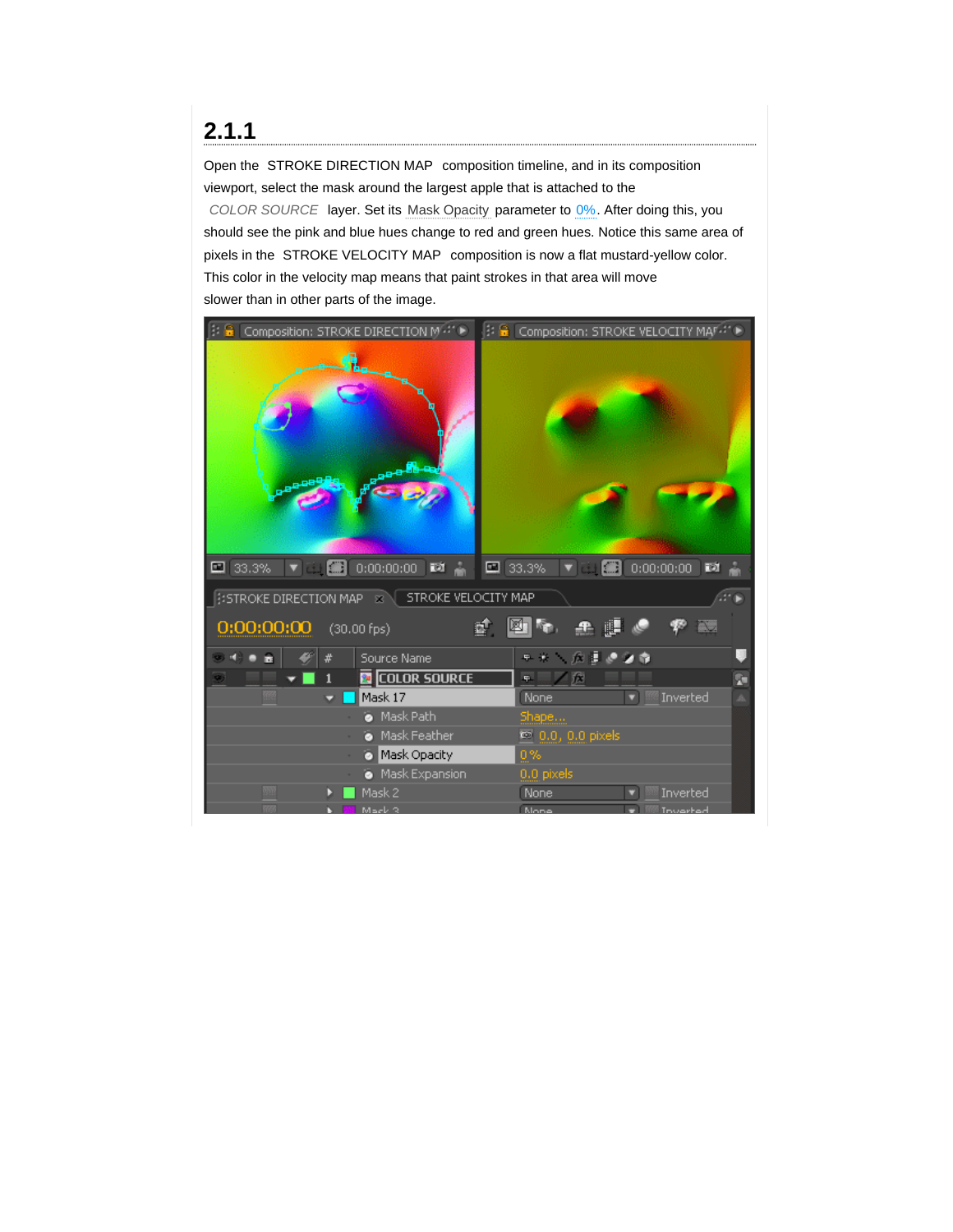Preview the PAINTING composition. Notice the area of pixels around the mask that changed color in the previous step. Setting the Mask Opacity to 0% brings the paint strokes within and around that mask to a complete halt. The masks that are contained within the perimeter mask of the apple maintained their Mask Opacity values at 100%. This is why the strokes still move near those masks.

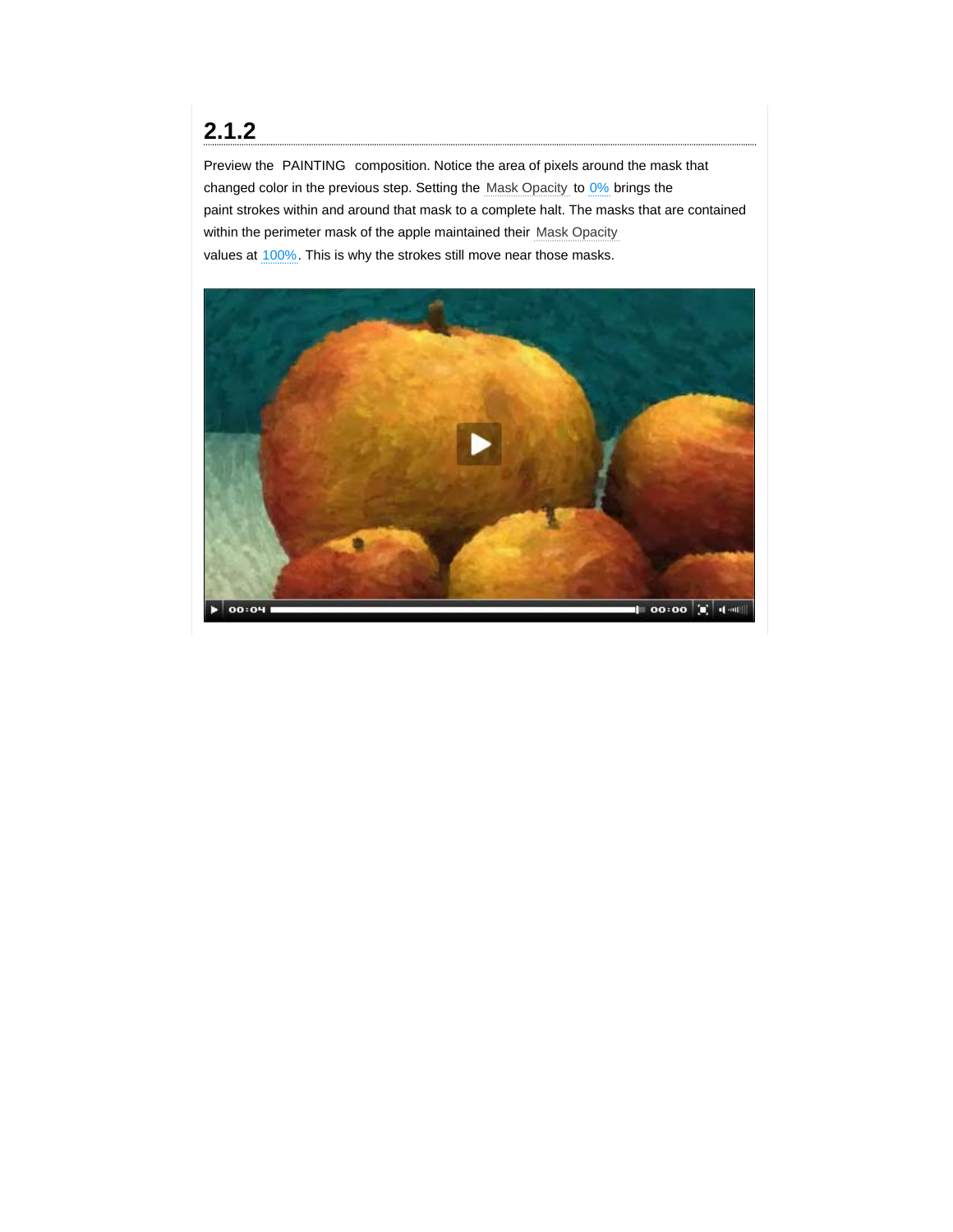Now vary the Mask Opacity parameters values for each of the masks in the STROKE DIRECTION MAP composition. In the PAINTING composition, the paint strokes move slower inside masks with low opacity values when compared to the paint strokes inside masks with higher opacity values. In essence, you can use the opacity value of a mask in the STROKE DIRECTION MAP composition to control the paint stroke speed in the final rendered image.

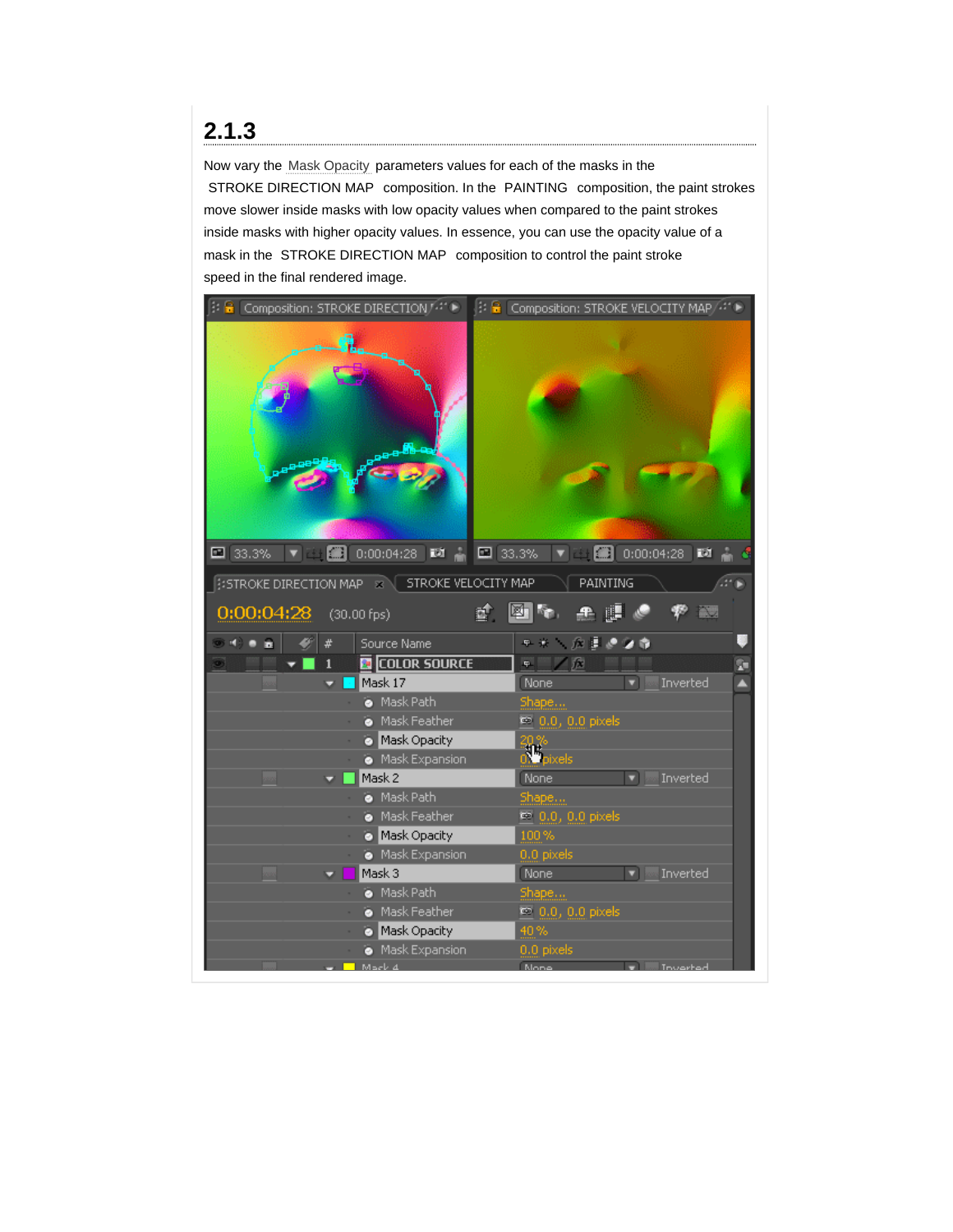## **Section 2.2 | Matte The Motion**

The following steps show how to use a matte image to designate which areas of the image should have moving strokes and which should have static strokes. By operating directly on the STROKE DIRECTION MAP composition, it is possible to accurately control the stroke's speed in different areas of the image.



#### **2.2.1** Drag the *apples\_1280x720\_matte.tga* asset from the project window to the STROKE DIRECTION MAP composition timeline. Ensure this asset is placed in a layer above the *COLOR SOURCE* layer. **ESTROKE DIRECTION MAP** 0:00:00:00  $(30.00$  fps) ď 阿卡 æ Source Name # Mode TrkMat O source wante<br><mark>1. apples\_1280x720\_matte.tma</mark><br>El col or source Normal v Þ -1 × **D** Color Source Normal v None  $\overline{2}$ **2.2.2**Set the Track Matte (TrkMat) property of the *COLOR SOURCE* layer to Luma Matte "apples\_1280x720\_matte.tga". **ESTROKE DIRECTION MAP** 滤. 图象 平眼的 0:00:00:00  $(30.00 fps)$ Source Name Track Matte  $\frac{1}{16}$  apples\_1280x720\_matte.tga Normal v  $\overline{2}$ COLO v No Track Matte Alpha Matte "apples\_1280x720\_matte.tga" Alpha Inverted Matte "apples\_1280x720\_matte.tga" Luma Matte "apples\_1280x720\_matte.tga" Luma Inverted Matte "apples\_1280x720\_matte.tg"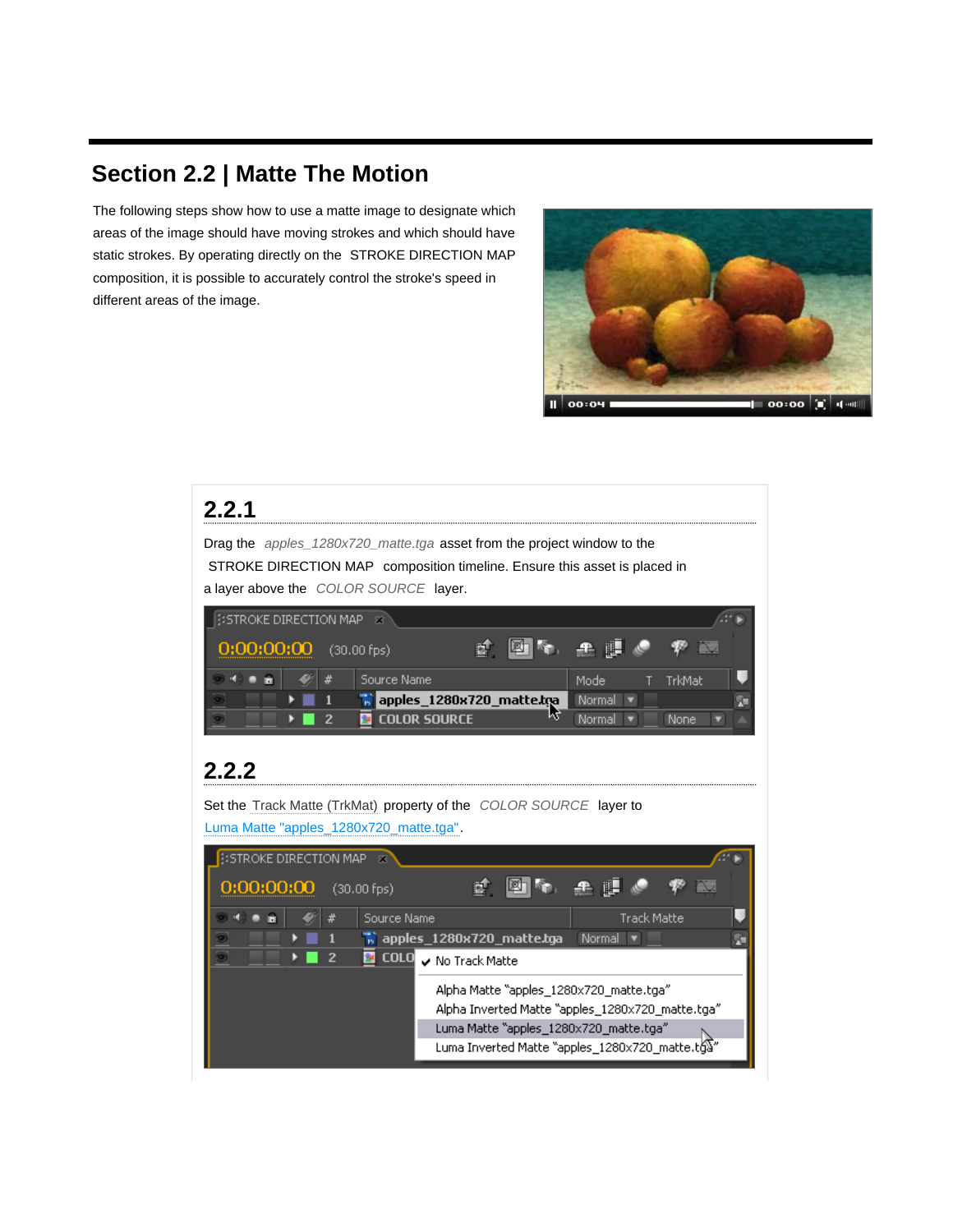## **2.2.3**

Create a new Deep Yellow Solid (16,384 | 16,384 | 0) solid layer and arrange it below all the other layers within the STROKE DIRECTION MAP composition. The RGB values of this solid will have an influence on the orientation of the strokes within the dark areas of the matte image.



## **2.2.4**

Open and view the STROKE VELOCITY MAP composition. Notice the areas of red pixels in the STROKE DIRECTION MAP composition appear as a flat mustard-yellow in the STROKE VELOCITY MAP composition. This color means that paint strokes in that area will remain static, and will be horizontal in the PAINTING composition.